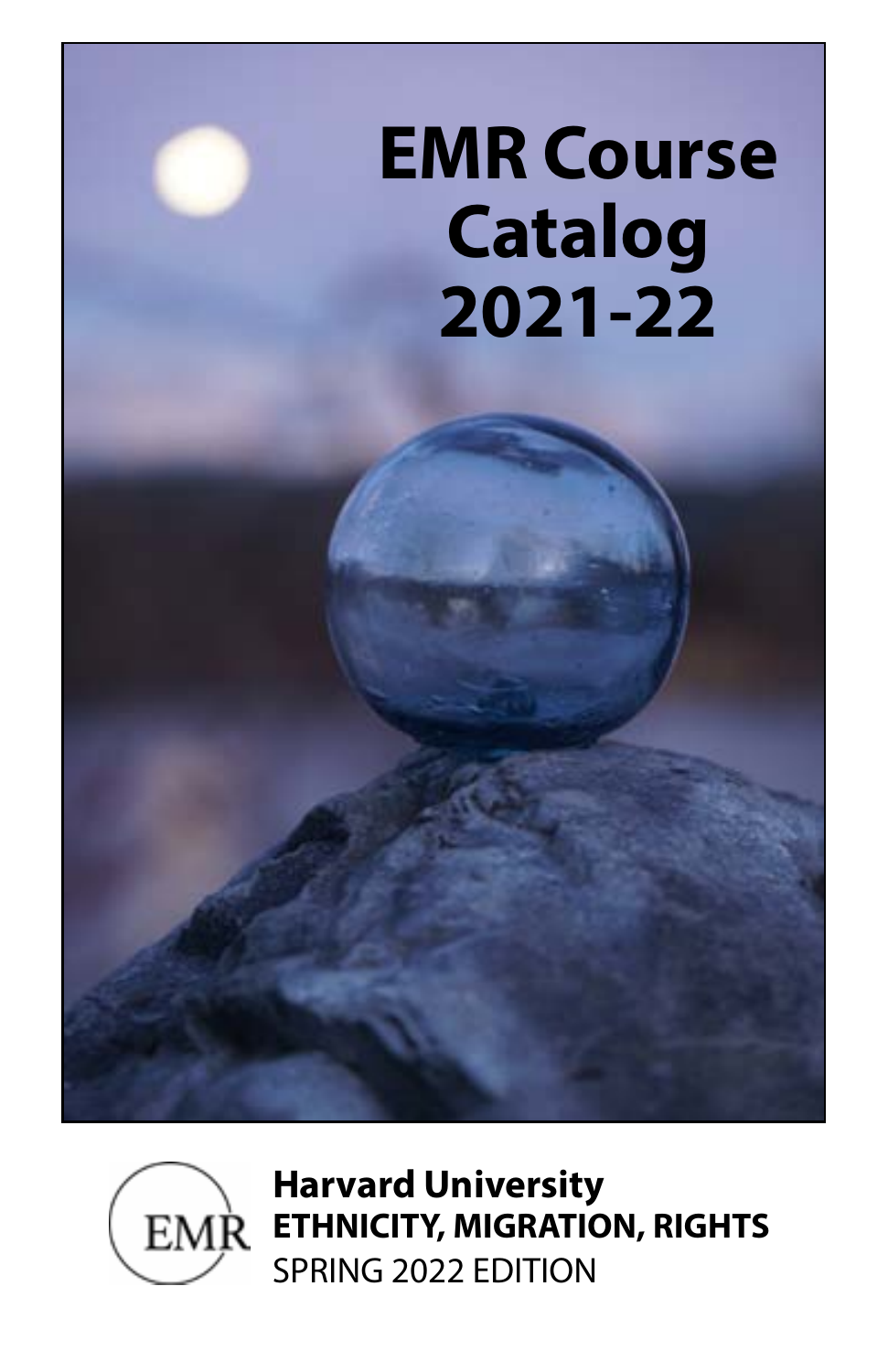# **About EMR**

The secondary field in Ethnicity, Migration, Rights (EMR) offers students an opportunity to pursue **sustained, interdisciplinary study of ethnicity, migration, Indigeneity, and human rights with particular attention to Asian American and Pacific Islander, Latinx, and Indigenous Studies**. Courses in EMR are taught by faculty from across the disciplines in FAS, as well as at other Harvard schools, and draw on materials from the humanities and social sciences.

Study in EMR allows students to explore our core areas from a variety of disciplinary perspectives. Students who decide to pursue the secondary field can choose from a wide range of courses under the guidance of the Administrative and Program Director and members of the Faculty Advisory Committee.

Given the relevance of EMR topics to both local and global issues, the secondary field both encourages and provides opportunities for interacting directly with local communities and working outside the traditional classroom.

**EMR offers two secondary field pathways in 1) Ethnicity, Migration, Rights, and 2) Latinx Studies.** *For more information about the requirements for the Secondary Fields:*

- See page 22 of this booklet.
- Visit our website at https://emr.fas.harvard.edu/secondary.
- Contact us via email at [emr@fas.harvard.edu.](mailto:emr.fas.harvard.edu?subject=Secondary%20Field%20Inquiry)

EMR also hosts four academic working groups to bring undergraduate and graduate students together with faculty to discuss current issues in Asian American and Pacific Islander, Latinx, Human Rights, and Muslim American studies. To learn more, visit our [website](https://emr.fas.harvard.edu/) or contact the groups directly:

- Asian American and Pacific Islander Studies Working Group: [aaswg@fas.](mailto:aaswg%40fas.harvard.edu?subject=Hello%21) [harvard.edu](mailto:aaswg%40fas.harvard.edu?subject=Hello%21)
- Latinx Studies Working Group: *swg@fas.harvard.edu*
- Human Rights Working Group: contact [emr@fas.harvard.edu](mailto:emr@fas.harvard.edu)
- Muslim American Studies Working Group: maswg@fas.harvard.edu

### **Ethnic Studies Concentration**

For more information on pursuing a concentration in Ethnic Studies through the Committee on Degrees in History & Literature, please visit https://histlit. fas.harvard.edu/ethnic-studies. For advising, please contact Lauren Kaminsky [\(kaminsky@fas.harvard.edu](mailto:kaminsky%40fas.harvard.edu?subject=Interest%20in%20Ethnic%20Studies%20Concentration%21%20)), Director of Studies, or Angela Allan ([allan@fas.](mailto:allan%40fas.harvard.edu?subject=) [harvard.edu](mailto:allan%40fas.harvard.edu?subject=)), Assistant Director of Studies.

**Cover Photo:** "Glass Float No. 5. Evening Moon. Kootenai River. Purcell Range." by Paul Bonnell, who presented "Between Tower and Sea: Creative Directions," an event for EMR's "Processing the Pandemic/These Times" workshop series.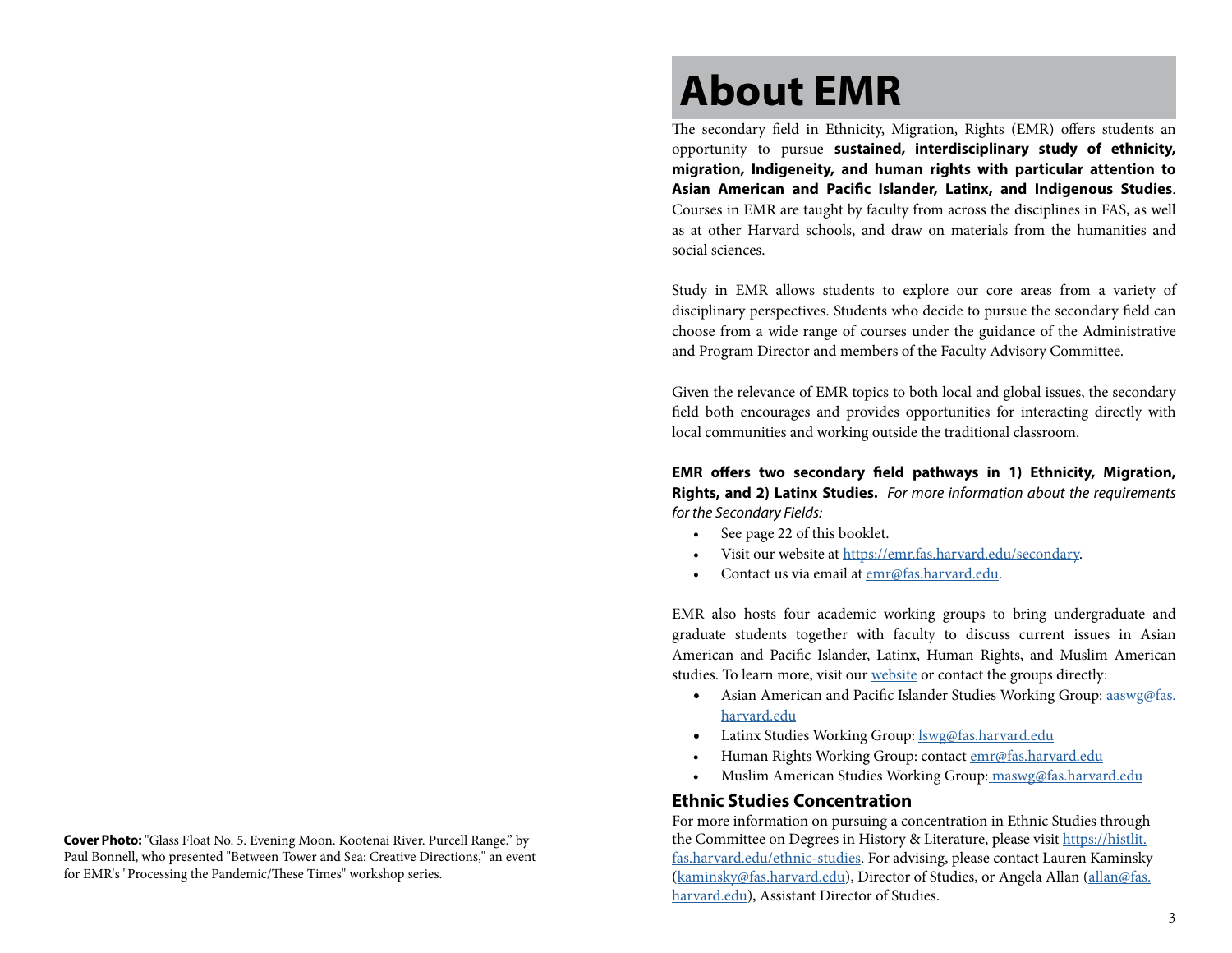# **Table of Contents**

| <b>EMR Secondary Field</b>                                                      |                                                         | 5         |
|---------------------------------------------------------------------------------|---------------------------------------------------------|-----------|
|                                                                                 | Fall 2020 Portal Courses                                | 5         |
|                                                                                 | Spring 2021 Portal Courses                              | 5         |
| <b>EMR Secondary Field</b><br><b>Courses by Specialty</b><br><b>Focus Area</b>  |                                                         | 6         |
|                                                                                 | Asian American and Pacific<br>Islander Studies          | 6         |
|                                                                                 | <b>Latinx Studies</b>                                   | 7         |
|                                                                                 | Migration and Human Rights                              | 8         |
|                                                                                 | Muslim American Studies                                 | 9         |
|                                                                                 | Native and Indigenous Studies                           | 9         |
| <b>EMR Secondary Field</b><br><b>Courses that Count By</b><br><b>Department</b> |                                                         | 10        |
|                                                                                 | Fall 2020 Courses                                       | $10 - 14$ |
|                                                                                 | Spring 2021 Courses                                     | $15 - 18$ |
| Latinx (Latino)<br><b>Secondary Field Courses</b><br>that Count                 |                                                         | 21        |
|                                                                                 | Fall 2020 Courses, including<br><b>Portal Courses</b>   | 19        |
|                                                                                 | Spring 2021 Courses, including<br><b>Portal Courses</b> | 20        |
| <b>Latin American Studies</b><br><b>Electives</b>                               |                                                         | 21        |
|                                                                                 | Fall 2020 Courses                                       | 21        |
|                                                                                 | Spring 2021 Courses                                     | 21        |
| <b>Graduate Courses</b>                                                         |                                                         | 22        |
| <b>Additional Information</b>                                                   |                                                         | $24 - 25$ |
| <b>People</b>                                                                   |                                                         | 26        |

## **EMR Secondary Field**

### **Portal Courses: Fall 2021**

*Please note: A secondary field in EMR requires completion of one portal course. Additional portal courses can be used to fulfill other secondary field requirements.*

| EMR 131 / WGS 1283 | Love's Labors Found: Uncovering Histories of<br>Emotional Labor [Light]                               |
|--------------------|-------------------------------------------------------------------------------------------------------|
| EMR 133 / WGS 1204 | Power, Knowledge, Identity: Critical<br>Approaches to Race and Ethnicity [Craig]                      |
| <b>EMR 1010</b>    | Topics in Latinx Studies: Imagining Latinidad<br>[Mendoza-Mori]                                       |
| English 181A       | Introduction to Asian American Literature:<br>What is Asian American Literature? [Kim]                |
| <b>GENED 1019</b>  | The Caribbean Crucible: Colonialism, and<br>Post-Colonial Misdevelopment in the Region<br>[Patterson] |
| History 1028       | Race, Capitalism, and the Coming of the Civil<br>War [Johnson]                                        |
|                    |                                                                                                       |

### **Portal Courses: Spring 2022**

| EMR 121     | Native Americans in the 21st Century:<br>Nation Building II [Henson]    |
|-------------|-------------------------------------------------------------------------|
| EMR 149     | Latinx Representation in Media, Film, and Pop<br>Culture [Mendoza-Mori] |
| EMR 1020    | Topics in Asian American and Pacific Islander<br>(AAPI) Studies [Craig] |
| History 12Q | U.S. Latinx History [Klein Hernández]                                   |
| Spanish 150 | Migration and Border-Crossing in Film and<br>Photography [Vega-Durán]   |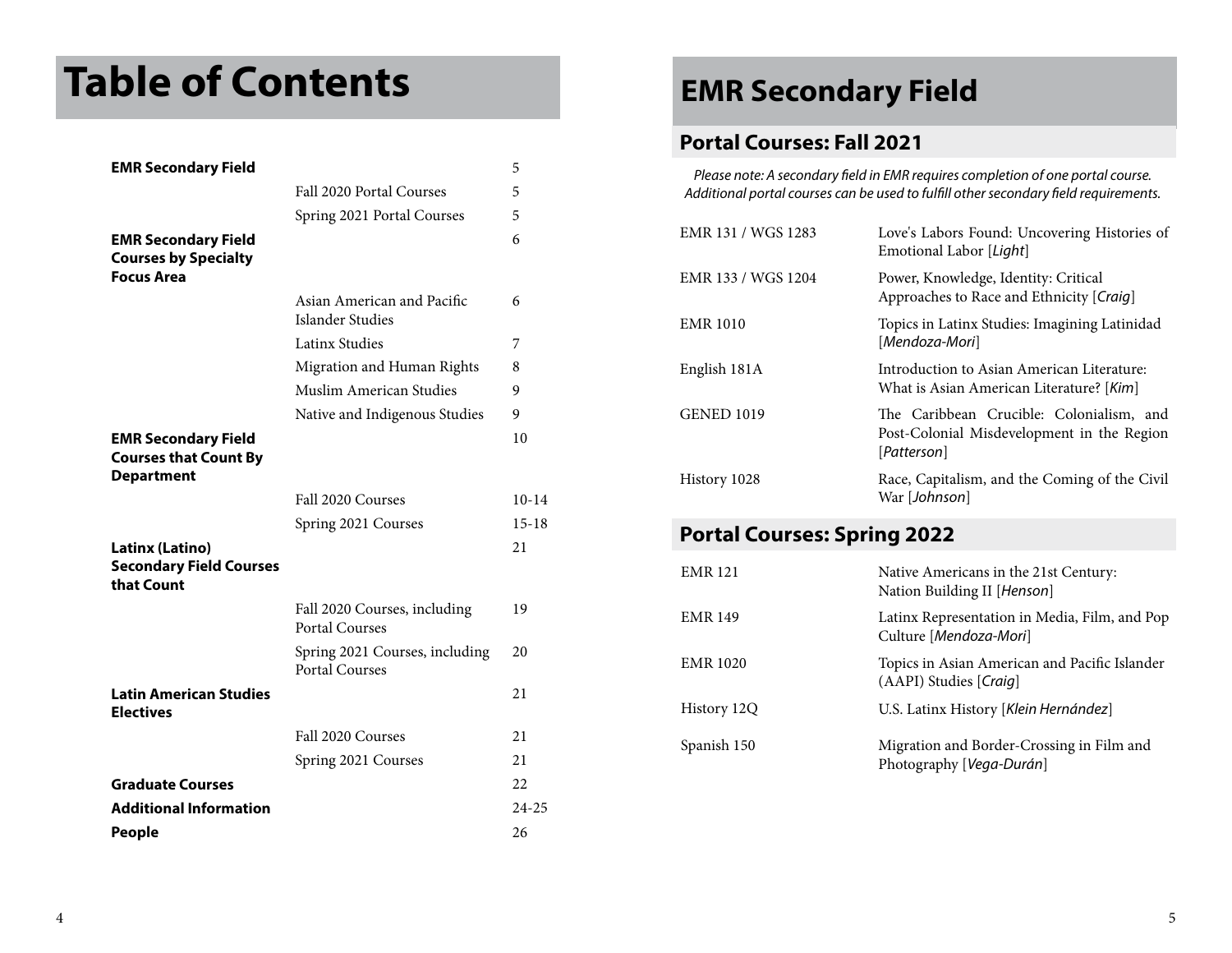**SPECIALTY TRACK COURSES**: The courses listed here fulfill the secondary field in EMR, and may closely align with your specialty track interests. Please be sure to consult with the Program Director about your particular area (s) of focus.

## **Asian American and Pacific Islander Studies**

| Afr Amer Studies [FALL]              | A Different Shade of Brown: South Asians,<br>Race, and Representation in the US [Bald]        |
|--------------------------------------|-----------------------------------------------------------------------------------------------|
| Anthro 1707 [FALL]                   | Ethnic Studies, Anthropology, and the<br>Transpacific Ethnography of Asian America<br>[Garza] |
| English 181A [FALL]                  | Introduction to Asian American Literature:<br>What is Asian American Literature? [Kim]        |
| History 14Y [FALL]                   | Between East Asia and the Americas:<br>Migration, Diaspora, Empire [ <i>Hayashi</i> ]         |
| Hist & Lit 90FB [FALL]               | Asian America in Popular Culture [Huang]                                                      |
| $EMR$ 150 [SPRING]                   | Meeting Asian/Arab American Studies<br>[Yalzadeh]                                             |
| <b>EMR 1020 [SPRING]</b>             | Topics in Asian Ameican and Pacific Islander<br>Studies (AAPI) Studies [Craig]                |
| HDS 3490 / Religion 1599<br>[SPRING] | Asian American Religion [Eck]                                                                 |

### **Latinx Studies**

| Afr Amer Studies [FALL] | Images of and by Afro-Latinos [de la Fuente]                                                                            |
|-------------------------|-------------------------------------------------------------------------------------------------------------------------|
| <b>EMR 147 [FALL]</b>   | COVID-19, Inequality, and the Latinx<br>Community [Mendoza-Mori]                                                        |
| EMR 1010 [FALL]         | Topics in Latinx Studies: Imagining Latinidad<br>[Mendoza-Mori]                                                         |
| Hist & Lit [FALL]       | Queer Latinx Borderlands [Conners]                                                                                      |
| Spanish 49H [FALL]      | Languaging and the Latinx Identities [Parra-<br>Velasco]                                                                |
| Spanish 59 [FALL]       | Spanish and the Community [Parra-Velasco]                                                                               |
| Spanish 147 [FALL]      | Decolonial Views, Decolonial Practices:<br>Indigeneity and Protest in Latin America and<br>the Caribbean [Sánchez Cruz] |
| Spanish 159 [FALL]      | Trans* Literary and Cultural Production in the<br>Americas [Sánchez Cruz]                                               |
| <b>TDM 149 [FALL]</b>   | Latinx Movement: Embodied Intersections of<br>Latin Dance, Music, and Communal Practice<br>[Rodríguez]                  |
| EMR 149 [SPRING]        | Latinx Representation in Media, Films, and<br>Pop Culture [Mendoza-Mori]                                                |
| GENED 1089 [SPRING]     | The Border: Race, Politics, and Health in<br>Modern Mexico [Soto Laveaga]                                               |
| History 12Q [SPRING]    | U.S. Latinx History [Klein Hernández]                                                                                   |
| Sociology 1113 [SPRING] | Latinx Identity and Mobilization [Lacomba]                                                                              |
| Spanish 59 [SPRING]     | Spanish and the Community [Parra-Velasco]                                                                               |
| Spanish 178 [SPRING]    | Queer Latinidad: Race, Sex, and Power in the<br>U.S. [Sánchez Cruz]                                                     |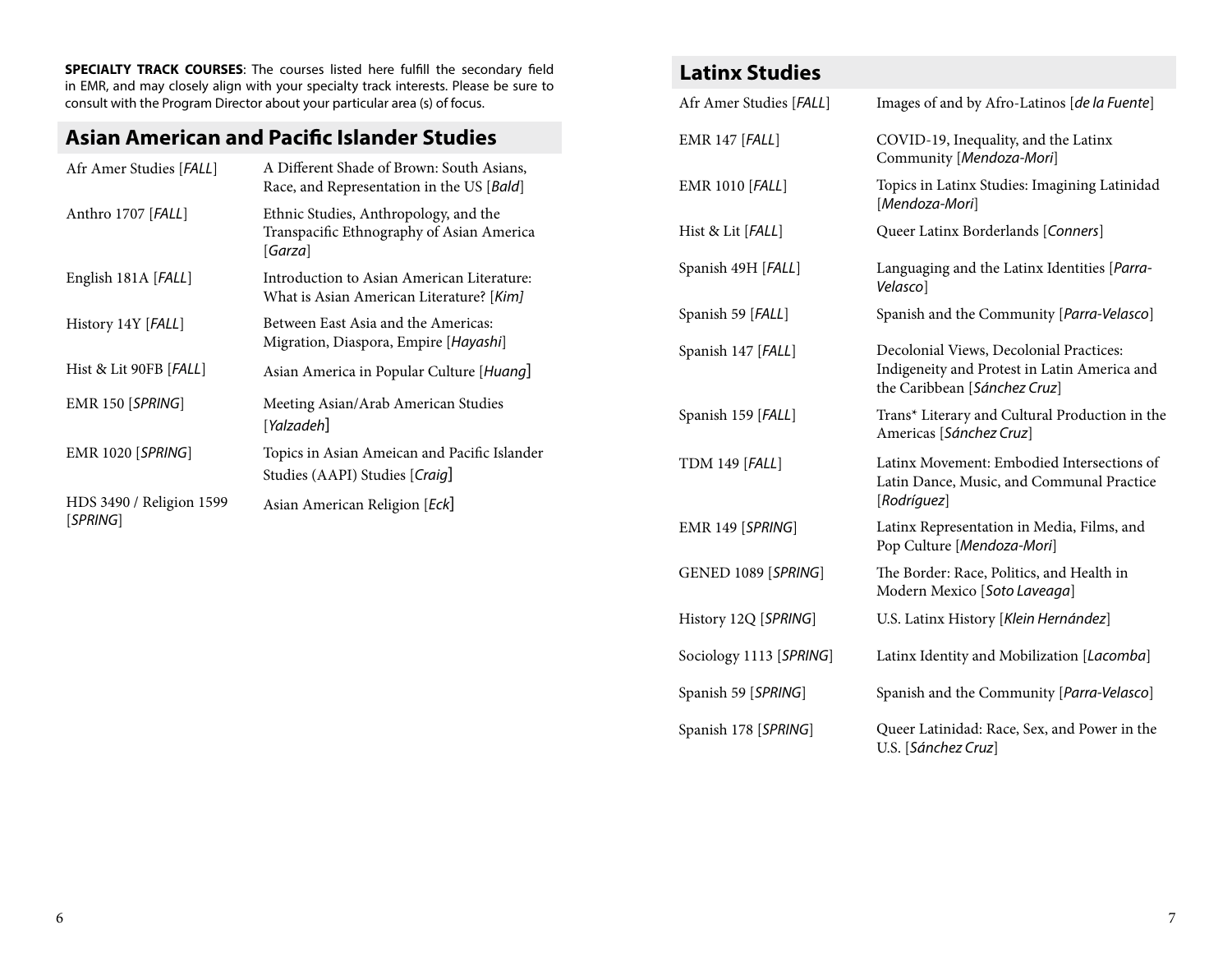## **Migration and Human Rights Muslim American Studies**

| <b>EMR 146 [FALL]</b>                       | Migration and U.S. Empire [Taparata]                                                                   | Hist & Lit 90EI [FALL]                             | Islam in Early America [Urus]                                                                                            |  |
|---------------------------------------------|--------------------------------------------------------------------------------------------------------|----------------------------------------------------|--------------------------------------------------------------------------------------------------------------------------|--|
| Freshman Seminar 43C<br>[FALSE]             | Human Rights and the Global South [Elkins<br>and Bhabha]                                               | HDS 3067 [SPRING]                                  | Muslim TikTok, #BLACKOUTEID, IG<br>Activism: Muslim Women Navigating Social                                              |  |
| Freshman Seminar 64K<br>[FALSE]             | The Migrant Experience: Migration Through<br>Visual Culture [Vega-Durán]                               |                                                    | Media [Jamil]                                                                                                            |  |
| Government 94GY [FALL]                      | Transitional Justice and the Politics of Truth<br>Commissions [Damrosch]                               | <b>Courses of Interest</b><br>Afr Amer 109X [FALL] | A Different Shade of Brown: South Asians,                                                                                |  |
| History 1222 [FALL]                         | The Great Migration: The Exodus that<br>Transformed Black America and the United<br>States [Bekemeyer] | Hist & Lit 90EZ [FALL]                             | Race, and Representation [Bald]<br>The Global South Asian Diaspora [Dadawala]                                            |  |
| History & Literature 90EY<br>[FALL]         | Human Rights and Humanitarianism in the<br>Modern World [Slobodkin]                                    | Islam CIV 170 [FALL]                               | Islam, Modernity, and Politics [Kane]                                                                                    |  |
| Sociology 1186 [FALL]                       | Refugees in Global Perspective [Mandić]                                                                | EMR 150 [SPRING]                                   | Meeting Asian/Arab American Studies<br>[Yalzadeh]                                                                        |  |
| Afr Amer 130 [SPRING]                       | Mobility, Power and Politics [Agbiboa]                                                                 |                                                    |                                                                                                                          |  |
| English 90WB [SPRING]                       | Women on Being, Belonging and Constructing                                                             |                                                    | <b>Native and Indigenous Studies</b>                                                                                     |  |
| English 290MH [SPRING]                      | [Daily]<br>Migration and the Humanities [Bhabha]                                                       | Anthropology 1182 [FALL]                           | People of the Sun: The Archaeology of Ancient<br>Mexico [Carballo]                                                       |  |
| Freshman Seminar 64O                        | Migratory Identities [Damrosch]                                                                        | English 90HP [FALL]                                | Harvard and the Puritans in Native America<br>[Niles]                                                                    |  |
| [SPRING]<br>Social Studies 98MI<br>[SPRING] | Migration in Theory and Practice<br>[Newendorp]                                                        | History 60O [FALL]                                 | American Indian History in Four Acts<br>[Deloria]                                                                        |  |
| Social Studies 98ND<br>[SPRING]             | Justice and Reconciliation after Mass Violence<br>[Hansen]                                             | Spanish 147 [FALL]                                 | Decolonial Views, Decolonial Practices:<br>Indigeneity and Protest in Latin American and<br>the Caribbean [Sánchez Cruz] |  |
| Social Studies 98SH<br>[SPRING]             | Human Rights in History [Keilson]                                                                      | EMR 121 [SPRING]                                   | Native Americans in the 21st Century: Nation<br>Building II [Henson]                                                     |  |
| Sociology 1179 [SPRING]                     | Global Migration [Amir]                                                                                | EMR 148 [SPRING]                                   | Indigineity and Latinidad [Mendoza-Mori]                                                                                 |  |
| Spanish 150 [SPRING]                        | Migration and Border-Crossing in Film and<br>Photography [Vega-Durán]                                  | SES 5439 [SPRING]                                  | Land Loss, Reclamation, and Stewardship<br>in Contemporary Native America [Deloria/<br>D'Oca/Henson]                     |  |
|                                             |                                                                                                        | WGS 1292 [SPRING]                                  | Indigenous Feminisms: Environmental Justice                                                                              |  |

and Resistance [*Hogue*]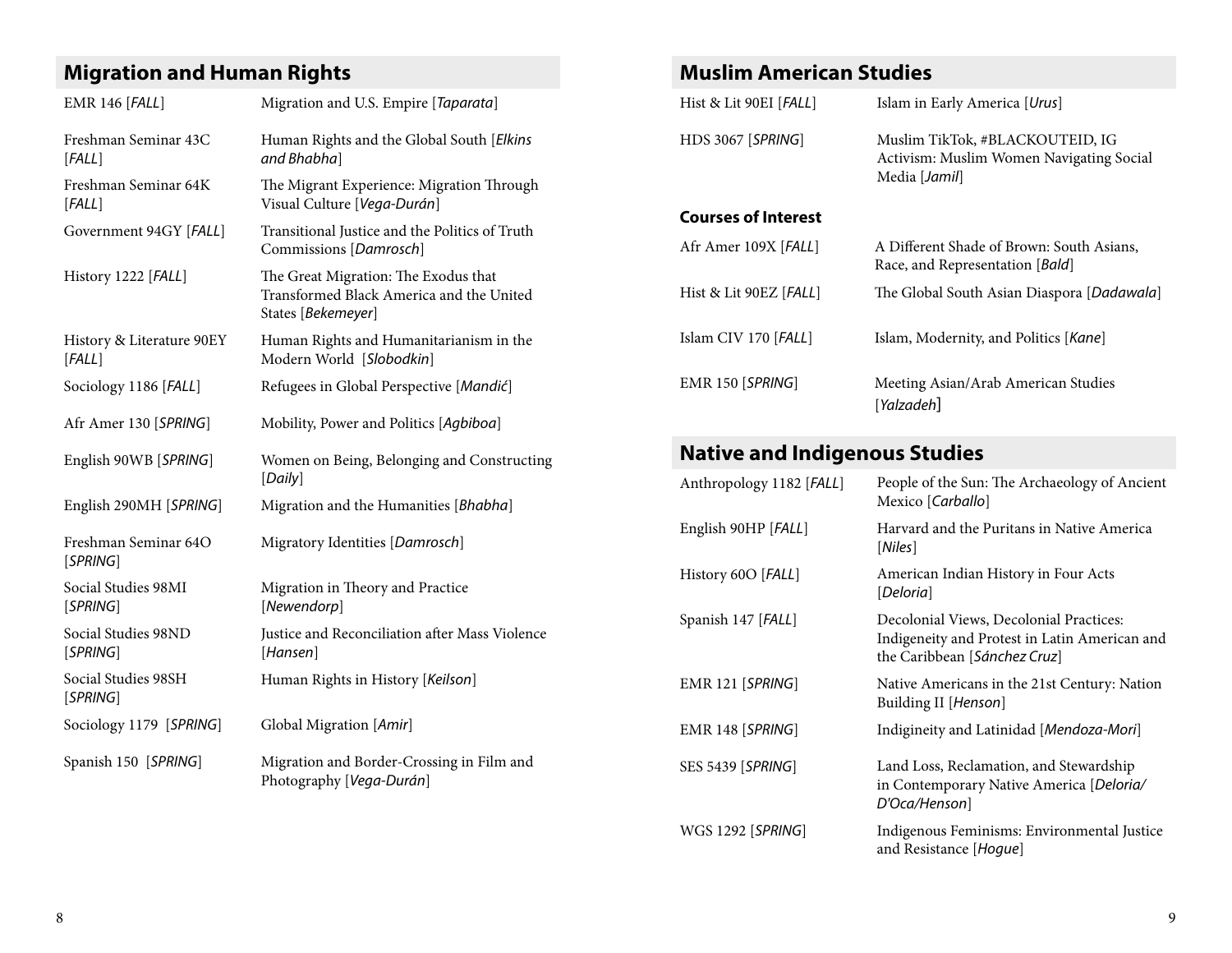# **Fall 2021 Courses**

The courses listed count as EMR electives and focus on the closely linked areas of ethnicity, race, migration, indigeneity, and human rights. Depending on your plan of study, many of these courses can fulfill the transnational or comparative requirement. Be sure to consult with the Program Director about your particular areas of focus.

### **African and African American Studies**

| Afr Amer Studies 109X | A Different Shade of Brown: South Asians,<br>Race, and Representation in the US [Bald] |
|-----------------------|----------------------------------------------------------------------------------------|
| Afr Amer Studies 181Y | Images of and by Afro-Latinos [de la Fuente]                                           |
| Afr Amer Studies 183Y | The Long Civil Rights Movement [ <i>Pope</i> ]                                         |
| Afr Amer Studies 197  | Poverty, Race, and Health [Williams]                                                   |
| Afr Amer Studies 202  | Theory and Race in the Americas [McCarthy]                                             |

## **Anthropology**

| Anthropology 1707 | Ethnic Studies, Anthropology, and the<br>Transpacific Ethnography of Asian America<br>[Garza] |
|-------------------|-----------------------------------------------------------------------------------------------|
| Anthropology 1824 | Race and Genetics: American Biopolitics<br>[Jabloner]                                         |
| <b>English</b>    |                                                                                               |
| English 90HP      | Harvard and the Puritans in Native America<br>[Niles]                                         |
| English 181A      | Introduction to Asian American Literature:<br>What is Asian American Literature? [Kim]        |

### **Ethnicity, Migration, Rights**

| EMR 131 / WGS 1283 | Love's Labors Found: Uncovering Histories of<br>Emotional Labor [Light]          |
|--------------------|----------------------------------------------------------------------------------|
| EMR 133 / WGS 1204 | Power, Knowledge, Identity: Critical<br>Approaches to Race and Ethnicity [Craig] |
| <b>EMR 141</b>     | Race, Solidarity, and the Carceral State<br>[Awartani]                           |
| <b>EMR 146</b>     | Migration and U.S. Empire [ <i>Taparata</i> ]                                    |
| <b>EMR 147</b>     | COVID-19, Inequality, and the Latinx<br>Community [Mendoza-Mori]                 |
| <b>EMR 1010</b>    | Topics in Latinx Studies: Imagining Latinidad<br>[Mendoza-Mori]                  |

## **Folklore & Mythology**

| Folklore & Mythology 130 | The Folklore of Emergency: Change,       |
|--------------------------|------------------------------------------|
|                          | Continuity, and Communal Creativity Amid |
|                          | Crisis [ <i>Brower</i> ]                 |

## **Freshman Seminar**

| Freshman Seminar 43C | Human Rights and the Global South [ <i>Elkins</i> ]                                                               |
|----------------------|-------------------------------------------------------------------------------------------------------------------|
| Freshman Seminar 63L | Memory Wars: Cultural Trauma and the<br>Power of Literature [Suetterlin]                                          |
| Freshman Seminar 64H | Our Borders, Our Lives: Creating,<br>Dismantling, Rebuilding Borders through Art,<br>Literature, and Film [Daily] |
| Freshman Seminar 64K | The Migrant Experience: Migration Through<br>Visual Culture [Vega-Durán]                                          |
| Freshman Seminar 64O | Migratory Identities [Damrosch]                                                                                   |
| Freshman Seminar 72P | Corporate Power & Human Rights--<br><b>Community Resistance and Social Movements</b><br><i><b>Giannini</b></i>    |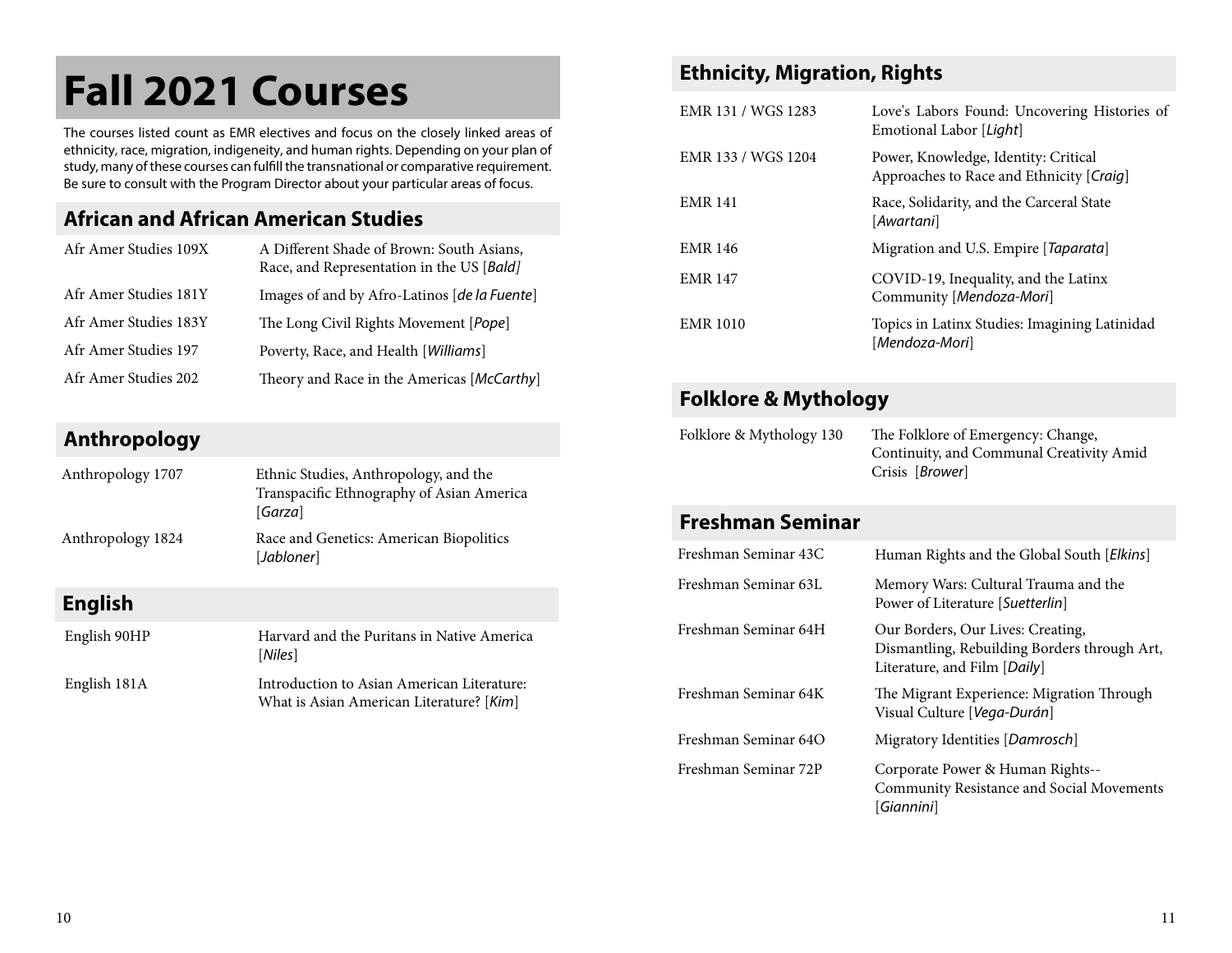## **General Education**

| Gen Ed 1019 | The Caribbean Crucible: Colonialism,<br>Capitalism and Post-Colonial Misdevelopment<br>in the Region [Patterson] |
|-------------|------------------------------------------------------------------------------------------------------------------|
| Gen Ed 1097 | Tradition, Performance, and Culture [ <i>Mitchell</i> ]                                                          |
| Gen Ed 1166 | Pluralism: Case Studies in American Diversity<br>[Eck]                                                           |

### **Government**

| Government 94BC | How did we get here? America's racial history<br>and its impact on social policy [ <i>James</i> ] |
|-----------------|---------------------------------------------------------------------------------------------------|
| Government 94GY | Transitional Justice and the Politics of Truth<br>Commissions [Ayee]                              |

### **History**

| History 14Y  | Between East Asia and the Americas:<br>Migration, Diaspora, Empire [Hayashi]                           |
|--------------|--------------------------------------------------------------------------------------------------------|
| History 60O  | American Indian History in Four Acts<br>[Deloria]                                                      |
| History 1028 | Race, Capitalism, and the Coming of the Civil<br>War [Johnson]                                         |
| History 1222 | The Great Migration: The Exodus that<br>Transformed Black America and the United<br>States [Bekemeyer] |
| History 1511 | Latin America and the United States [Weld]                                                             |

### **History of Art and Architecture**

HAA 274 Race and the American Landscape: Visual Representation in the Stand Your Ground Era [*Lewis*]

### **History & Literature**

| History & Lit 90AT | The Postwar American Road Narrative<br>[Whitmarsh]                  |
|--------------------|---------------------------------------------------------------------|
| History & Lit 90EB | Sound and Color: Music, Race, and US<br>Cultural Politics [Caplan]  |
| History & Lit 90EI | Islam in Early America [Urus]                                       |
| History & Lit 90ES | Prison Abolition [Dichter]                                          |
| History & Lit 90EX | Queer Latinx Borderlands [Conners]                                  |
| History & Lit 90EY | Human Rights and Humanitarianism in the<br>Modern World [Slobodkin] |
| History & Lit 90EZ | The Global South Asian Diaspora [ <i>Dadawala</i> ]                 |
| History & Lit 90FB | Asian America in Popular Culture [Huang]                            |
| History & Lit 90FG | Dictatorship and Resistance in Latin America<br>[Alpert]            |

### **History of Science**

| History of Science 1441 | Foreign Bodies: On Health and Migration<br>[Alam] |
|-------------------------|---------------------------------------------------|
|                         |                                                   |

### **Near Eastern Languages and Civilizations**

Islamic Civ 170 Islam, Modernity and Politics [*Kane*]

### **Religion**

Religion 1587 Race and Religion in the United States [Thomas]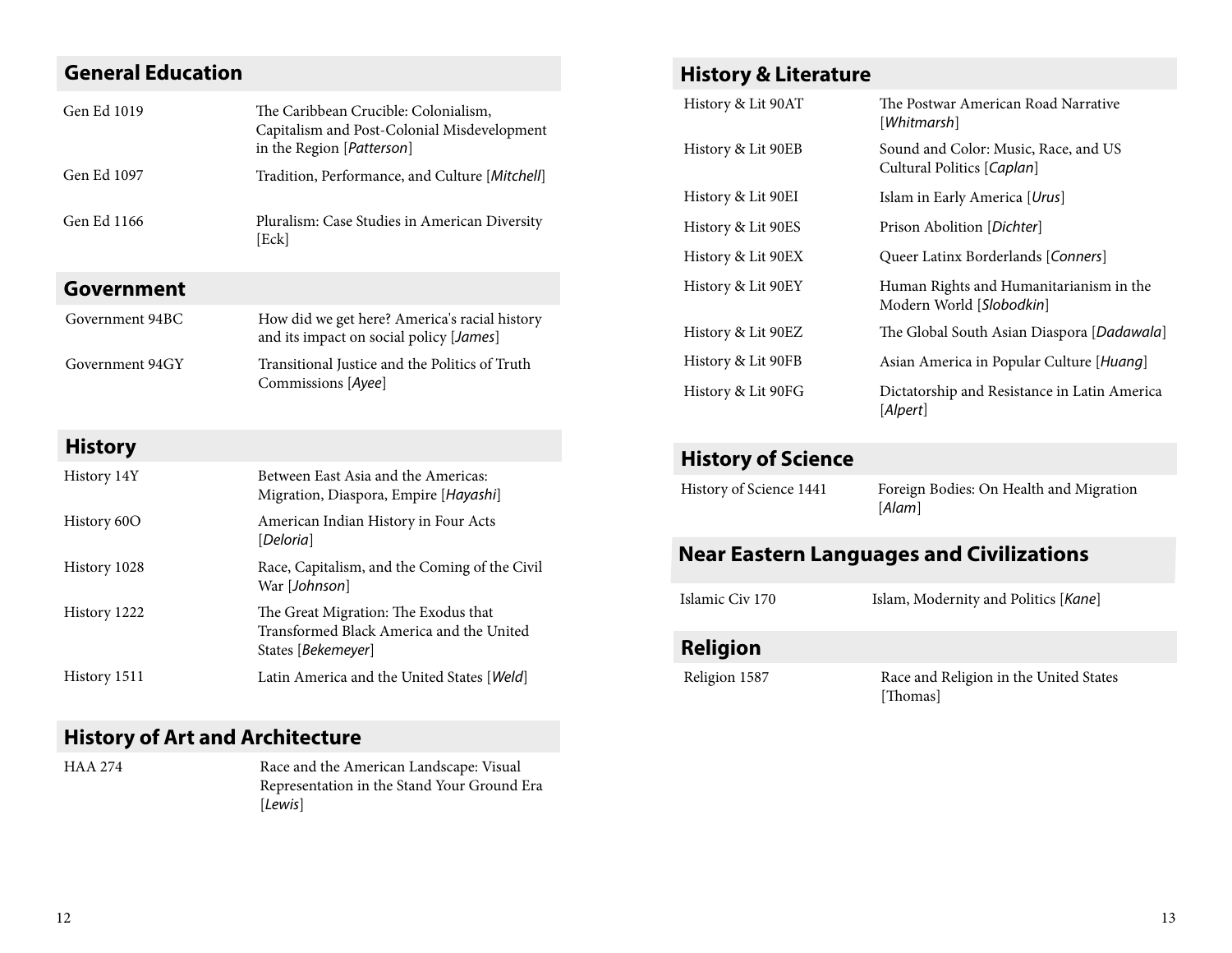### **Romance Languages and Literatures**

| Spanish 49  | Languaging and the Latinx Identities [Parra-<br>Velasco]                                                                      |
|-------------|-------------------------------------------------------------------------------------------------------------------------------|
| Spanish 59  | Spanish and the Community [ <i>Parra-Velasco</i> ]                                                                            |
| Spanish 147 | Views, Decolonial<br>Decolonial<br>Practices:<br>Indigeneity and Protest in Latin America and<br>the Caribbean [Sánchez Cruz] |
| Spanish 159 | Trans* Literary and Cultural Production in the<br>Americas [Sánchez Cruz]                                                     |

### **Social Studies**

| Social Studies 98DX | Topics in Feminist Political Thought [ <i>Forrester</i> ] |
|---------------------|-----------------------------------------------------------|
| Social Studies 98NO | Global East Asia [Newendorp]                              |
| Social Studies 98UA | Race and Ethnicity in Comparative Perspective<br>[Alemu]  |

## **Sociology**

| Sociology 90I  | Research Lab: Immigration [Muse-Orlinoff]                                                |
|----------------|------------------------------------------------------------------------------------------|
| Sociology 1159 | Ethnic Division and Segregation: Causes,<br>Expressions, and Consequences [Feinstein]    |
| Sociology 1163 | Pursuing Truth and Justice, Principles and<br>Methods of Equity through Inequity [Perea] |
| Sociology 1186 | Refugees in Global Perspective [Mandić]                                                  |

# **Spring 2022 Courses**

The courses listed count as EMR electives and focus on the closely linked areas of ethnicity, race, migration, indigeneity, and human rights. Depending on your plan of study, many of these courses can fulfill the transnational or comparative requirement. Be sure to consult with the Program Director about your particular area(s) of focus.

### **African and African American Studies**

| Afr Amer Studies 109Y | Social Justice and the Documentary Film<br>[Bald]                         |
|-----------------------|---------------------------------------------------------------------------|
| Afr Amer Studies 131Y | Black Women's Voices in the #MeToo<br>Movement [Chavers]                  |
| Afr Amer Studies 142  | Hiphop and Don't Stop. I Am Hiphop: Build,<br>Respect, Represent [Morgan] |
| Afr Amer Studies 217X | Themes in the History of African American<br>Political Though [Terry]     |
| Afr Amer Studies 181Y | Explorations in Afro-Latin American Art [de<br>la Fuente/Cummins          |

## **Anthropology**

| Anthropology 1190 | American Invasions: Archaeological Tales of<br>Encounter, Exploration, and Colonization,<br>1492-1830 [Liebmann] |
|-------------------|------------------------------------------------------------------------------------------------------------------|
| Anthropology 1802 | Language, Race, and Ethnicity [Garza]                                                                            |
| Anthropology 2211 | Archaeology and Heritage [Fash]                                                                                  |

### **Comparative Literature**

| Comparative Literature 171 | Counter-Imperialism and Asian-African |
|----------------------------|---------------------------------------|
|                            | Literatures [Lienau]                  |

## **English**

| English 90B   | James / Baldwin [ <i>McCarthy</i> ]                   |
|---------------|-------------------------------------------------------|
| English 90WB  | Women on Being, Belonging and Constructing<br>[Daily] |
| English 182BF | <b>Black Science Fiction [Serpell]</b>                |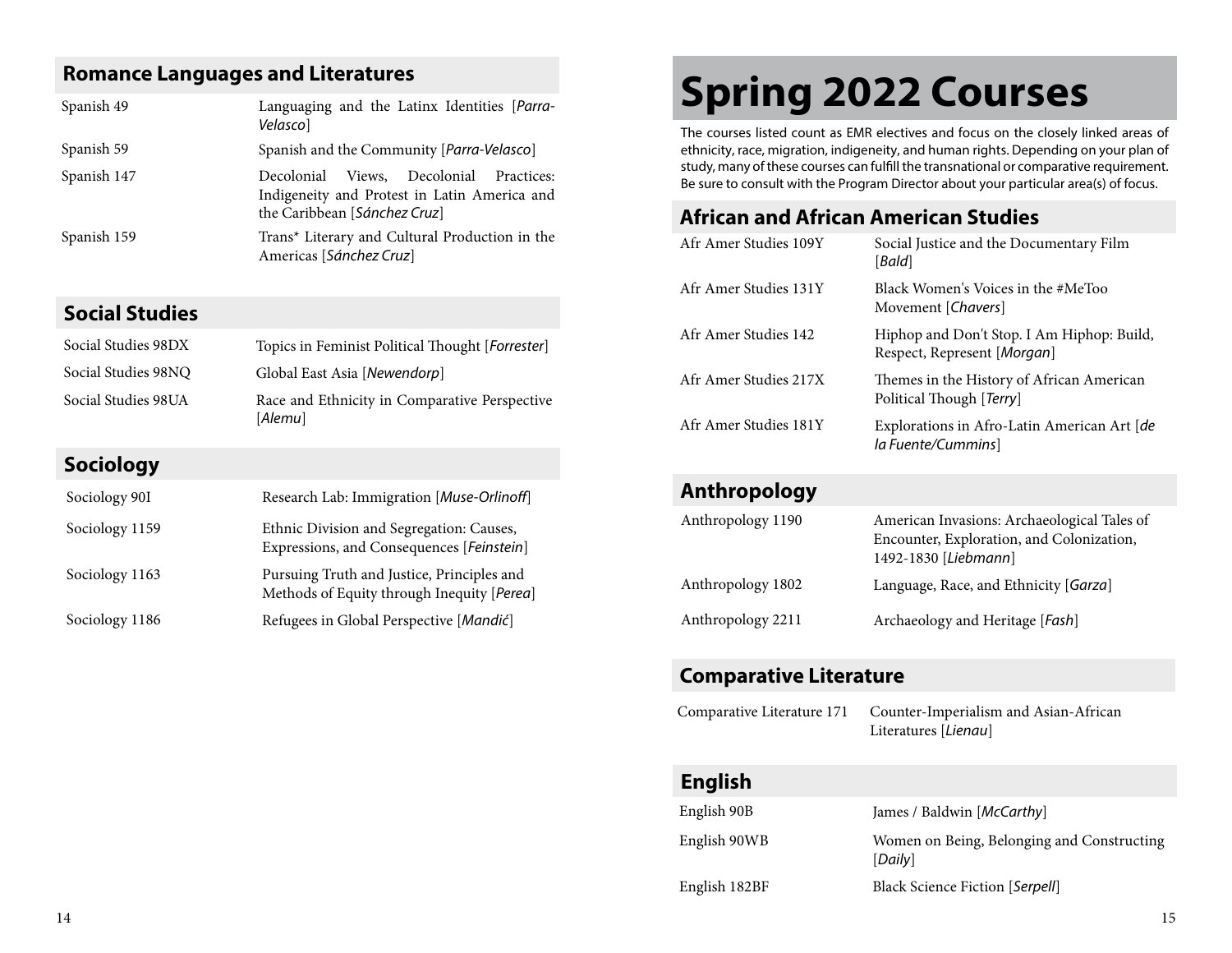## **Ethnicity, Migration, Rights**

| <b>EMR 121</b>          | Native Americans in the 21st Century: Nation<br>Building II [Henson]     |
|-------------------------|--------------------------------------------------------------------------|
| EMR 139 / Religion 2519 | Coloniality, Race, and Catastrophe [Rivera]                              |
| <b>EMR 148</b>          | Indigeneity and Latinidad [Mendoza-Mori]                                 |
| <b>EMR 149</b>          | Latinx Representation in Media, Films, and Pop<br>Culture [Mendoza-Mori] |
| <b>EMR 150</b>          | Meeting Asian/Arab American Studies<br>[Yalzadeh]                        |
| <b>EMR 1020</b>         | Topics in Asian American and Pacific Islander<br>(AAPI) Studies [Craig]  |

## **Freshman Seminar**

Freshman Seminar 64O Migratory Identities [*Damrosch*]

## **General Education**

| Gen Ed 1052 | Race in a Polarized America [Hochschild]                                  |
|-------------|---------------------------------------------------------------------------|
| Gen Ed 1089 | The Border: Race, Politics, and Health in<br>Modern Mexico [Soto Laveaga] |
| Gen Ed 1126 | Race and Caste [Subramanian]                                              |

## **Government**

| Government 94YG | Global Ethnic Politics [Ayee]                              |
|-----------------|------------------------------------------------------------|
| Government 1313 | Race, Film, and American Politics [Ayee]                   |
| Government 1338 | Institutional Development in Native America<br>[Carpenter] |

| <b>History</b>           |                                                              |
|--------------------------|--------------------------------------------------------------|
| History 12Q              | U.S. Latinx History [Klein Hernández]                        |
| History 13C              | St. Louis from Lewis and Clark to Michael<br>Brown [Johnson] |
| History 13E              | History of Modern Mexico [Weld]                              |
| History 89A              | British Colonial Violence in the 20th Century<br>[Elkins]    |
| <b>Music</b>             |                                                              |
| Music 219R               | 19th and 20th Century Music: Seminar<br>[Herrera]            |
| <b>Religion</b>          |                                                              |
| Religion 1599 / HDS 3490 | Asian American Religion [Eck]                                |
| Religion 2519 / EMR 139  | Coloniality, Race, and Catastrophe [Rivera]                  |

## **Romance Languages and Literatures**

| Spanish 59  | Spanish and the Community [Parra-Velasco]                                      |
|-------------|--------------------------------------------------------------------------------|
| Spanish 59H | Spanish for Latino Students II: Connecting<br>with Communities [Parra-Velasco] |
| Spanish 150 | Migration and Border-Crossing in Film and<br>Photography [Vega-Durán]          |
| Spanish 157 | Queer Latinidad: Race, Sex, and Power in the<br>U.S. [Sánchez Cruz]            |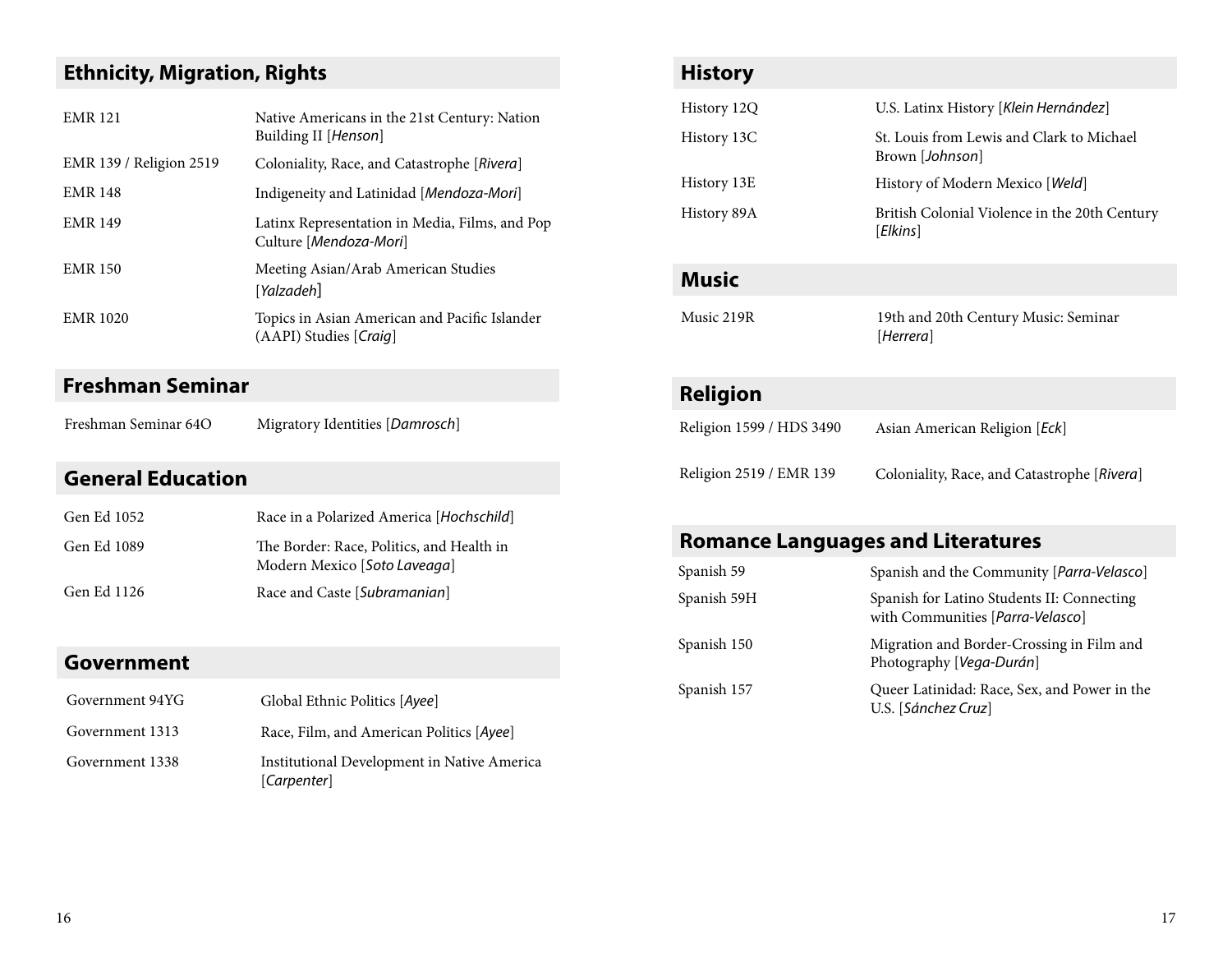### **Social Studies**

| Social Studies 98MI | Migration in Theory and Practice [Newendorp]               |
|---------------------|------------------------------------------------------------|
| Social Studies 98ND | Justice and Reconciliation after Mass Violence<br>[Hansen] |
| Social Studies 98SE | Race and Ethnicity in the United States [ <i>James</i> ]   |
| Social Studies 98SH | Human Rights in History [Reynolds]                         |
| Social Studies 98UC | Colonialism and Postcoloniality [Duan]                     |

## **Sociology**

| Sociology 1113 | Latinx Identity and Mobilization [Lacomba]                          |
|----------------|---------------------------------------------------------------------|
| Sociology 1148 | Race and Ethnicity in Global and Comparative<br>Perspective [Shiff] |
| Sociology 1190 | Culture and Inclusion in a More Unequal<br>America [Lamont]         |
| Sociology 3309 | Migration and Immigrant Incorporation<br>Workshop [Waters]          |

## **Women, Gender, and Sexuality**

| WGS 1206 | Sex, Gender, and Afrofuturism [Reid-Pharr]                            |
|----------|-----------------------------------------------------------------------|
| WGS 1274 | Gender, Race, and Poverty in the United States<br>[Mtshali]           |
| WGS 1292 | Indigenous Feminisms: Environmental Justice<br>and Resistance [Hoque] |
| WGS 1495 | Feminist Ecologies and Economies [Gibson]                             |

# **Latinx Studies**

The courses listed focus on issues in Latinx Studies. Courses in EMR are interdisciplinary and taught by faculty from across the disciplines in FAS as well as at other Harvard schools. Please note, my.harvard lists this secondary field as "Latino Studies'

### **Fall 2021**

| <b>Portal Course:</b><br><b>EMR 1010</b> | <b>Topics in Latinx Studies: Imagining</b><br>Latinidad [Mendoza-Mori]                                                    |
|------------------------------------------|---------------------------------------------------------------------------------------------------------------------------|
| Afr Amer 181Y                            | Images of and by Afro-Latinos [de la Fuente]                                                                              |
| <b>EMR 147 49H</b>                       | COVID-19, Inequality and the Latinx<br>Community [Mendoza-Mori]                                                           |
| History 1511                             | Latin America and the United States [Weld]                                                                                |
| Hist & Lit 90EX                          | Queer Latinx Borderlands [Conners]                                                                                        |
| Spanish 49H                              | Languaging and the Latinx Identities [Parra-<br>Velascol                                                                  |
| Spanish 59                               | Spanish and the Community [Parra-Velasco]                                                                                 |
| Spanish 147                              | Decolonial Views, Decolonial Practices:<br>Indigeneities and Protest in Latin America and<br>the Caribbean [Sánchez Cruz] |
| Spanish 159                              | Trans* Literary and Cultural Production in the<br>Americas [Sánchez Cruz]                                                 |
| <b>TDM 149</b>                           | Latinx Movement: Embodied Intersections of<br>Latin Dance, Music, and Communal Practice<br>[Rodríguez]                    |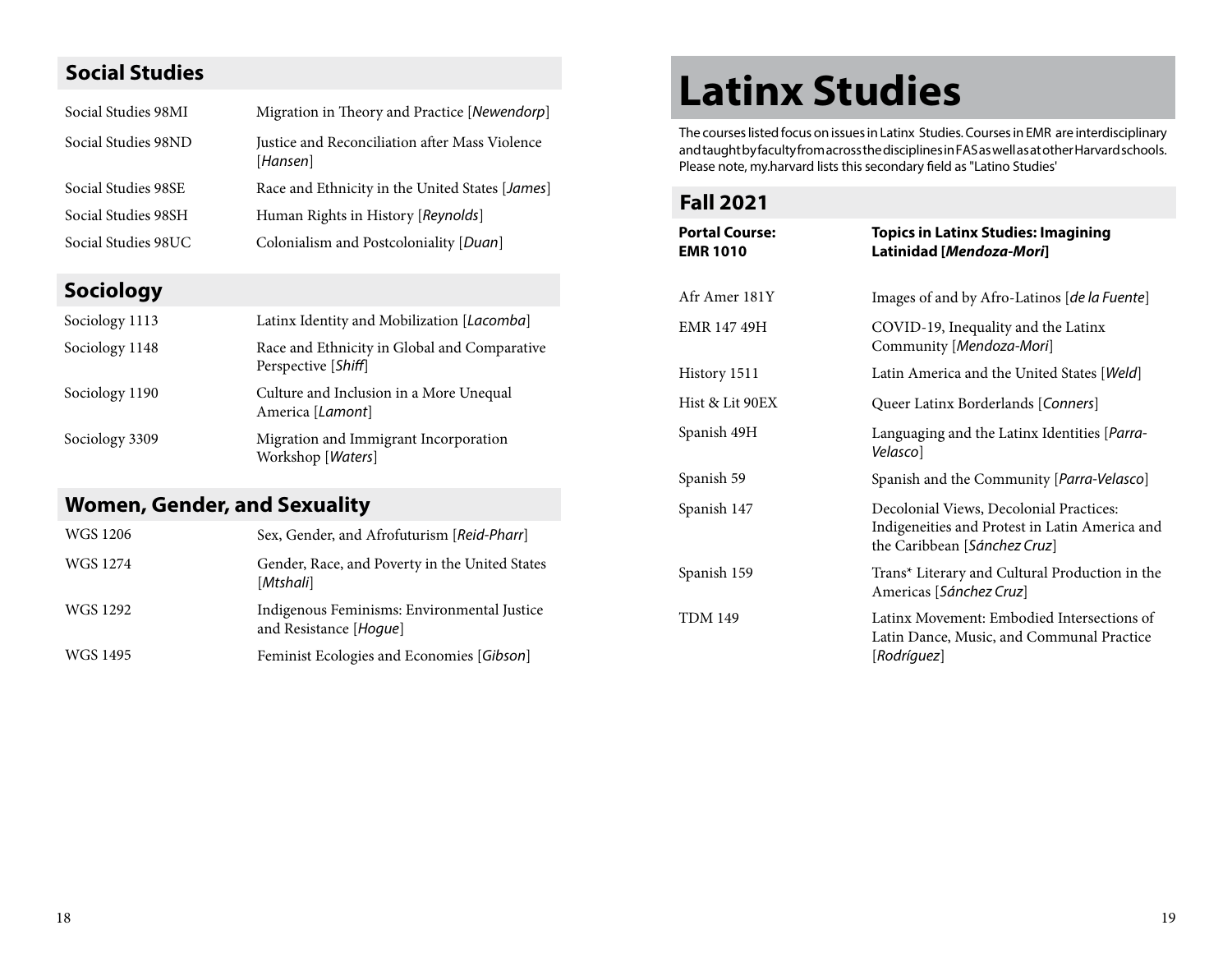## **Spring 2022**

| <b>Portal Course:</b> |                                                                                   |
|-----------------------|-----------------------------------------------------------------------------------|
| <b>History 12Q</b>    | U.S. Latinx History [Klein Hernández]                                             |
| <b>EMR 149</b>        | Latinx Representation in Media, Films, and<br>Pop Culture [ <i>Mendoza-Mori</i> ] |
| Afr Amer Studies 181Y | Explorations in Afro-Latin American Art [de la<br>Fuente/Cummins]                 |
| <b>EMR 148</b>        | Indigeneity and Latinidad [Mendoza-Mori]                                          |
| Gen Ed 1089           | The Border: Race, Politics, and Health in<br>Modern Mexico [Soto Laveaga]         |
| Sociology 1113        | Latinx Identity and Mobilization [Lacomba]                                        |
| Spanish 59            | Spanish and the Community [Parra-Velasco]                                         |
| Spanish 178           | Queering Latinidad: Race, Sex, and Power in<br>the U.S. [Sánchez Cruz]            |

## **Latin American Studies Electives**

The courses listed focus on the closely linked areas of ethnicity, migration, indigeneity, and human rights in the context of Latin American Studies. These courses can be used to fulfill requirements for the Latino Studies Secondary Field Pathway. Some may also fulfill EMR Secondary Requirements, but not all do. Please consult the EMR course list accordingly.

### **Fall 2021**

| Anthropology 1182 | People of the Sun: The Archaeology of Ancient<br>Mexico [Carballo]        |
|-------------------|---------------------------------------------------------------------------|
| Anthropology 1781 | What is Latin America?: Politics, Culture,<br>Identity [ <i>Fierman</i> ] |
| Hist & Lit 90FG   | Dictatorship and Resistance in Latin America<br>[Alpert]                  |

## **Spring 2022**

| Freshman Seminar 44J | Clash of Titans, Seats of Empires: The Aztecs,<br>Toltecs, and Race of Giants in Ancient Mexico<br>[Fash] |
|----------------------|-----------------------------------------------------------------------------------------------------------|
| History 13E          | History of Modern Mexico [Weld]                                                                           |
| Music 219R           | 19th and 20th Century Music: Seminar<br>[Herrera]                                                         |
| Spanish 59           | Spanish and the Community [ <i>Parra-Velasco</i> ]                                                        |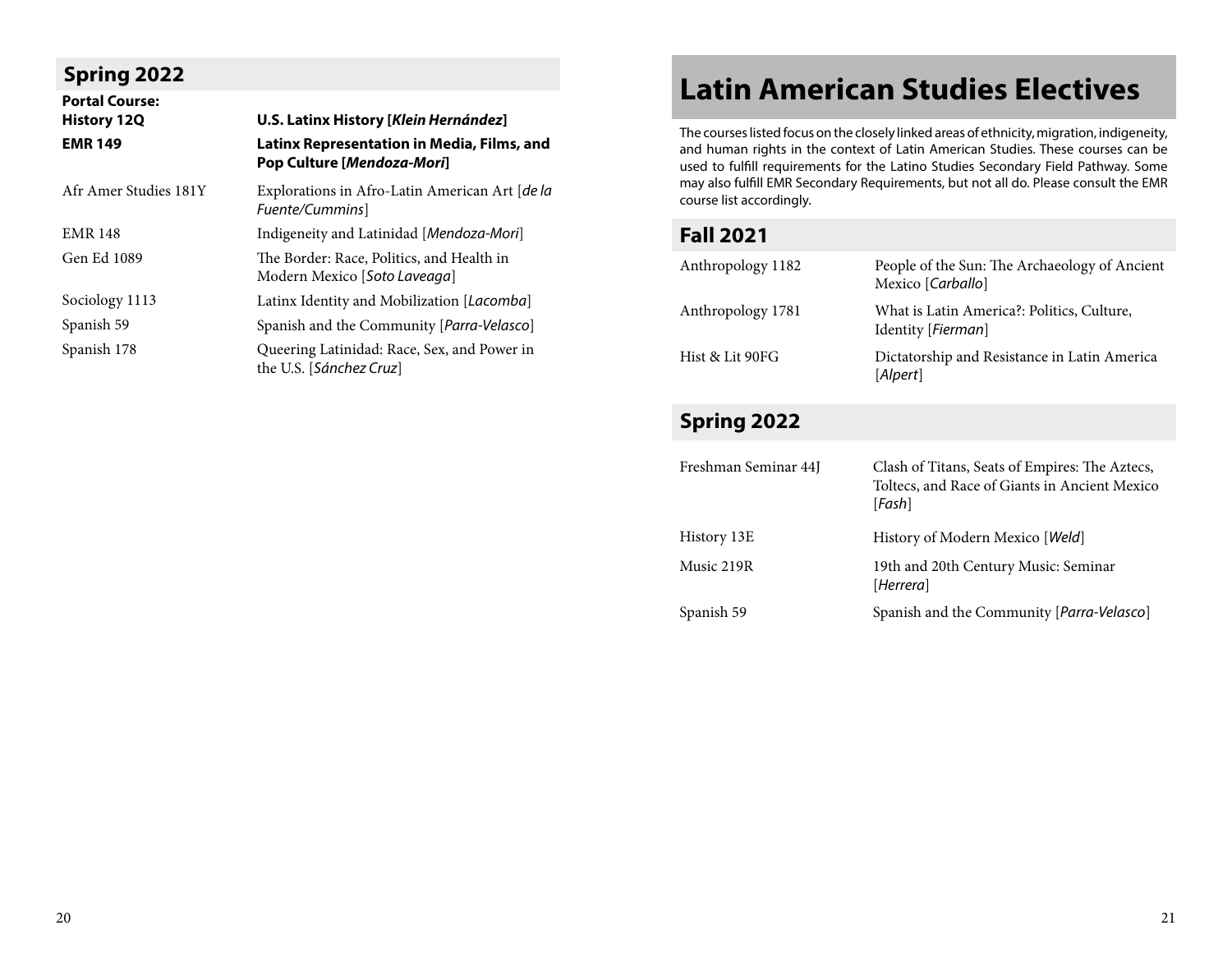## **Graduate Courses**

The courses listed here may be open to the Harvard College students for crossregistration. All courses require instructor approval for registration. Refer to the Harvard College Handbook for details on cross-registration practices.

### **Spring 2022**

### **Harvard Divinity School**

| HDS 3067 | Muslim TikTok, #BLACKOUTEID, IG            |
|----------|--------------------------------------------|
|          | Activism: Muslim Women Navigating Social   |
|          | Media [Jamil]                              |
| HDS 3075 | Cultures of Resistance [Coppola]           |
| HDS 3689 | African Religion in the Diaspora [Olupona] |

### **Harvard Faculty of Arts and Sciences**

Music 219R 19th and 20th Century Music: Seminar [*Oja*]

### **Harvard Graduate School of Design**

SES 5439 / SUP 625 Land Loss, Reclamation, and Stewardship in Contemporary Native America [*Deloria/ D'Oca/Henson*]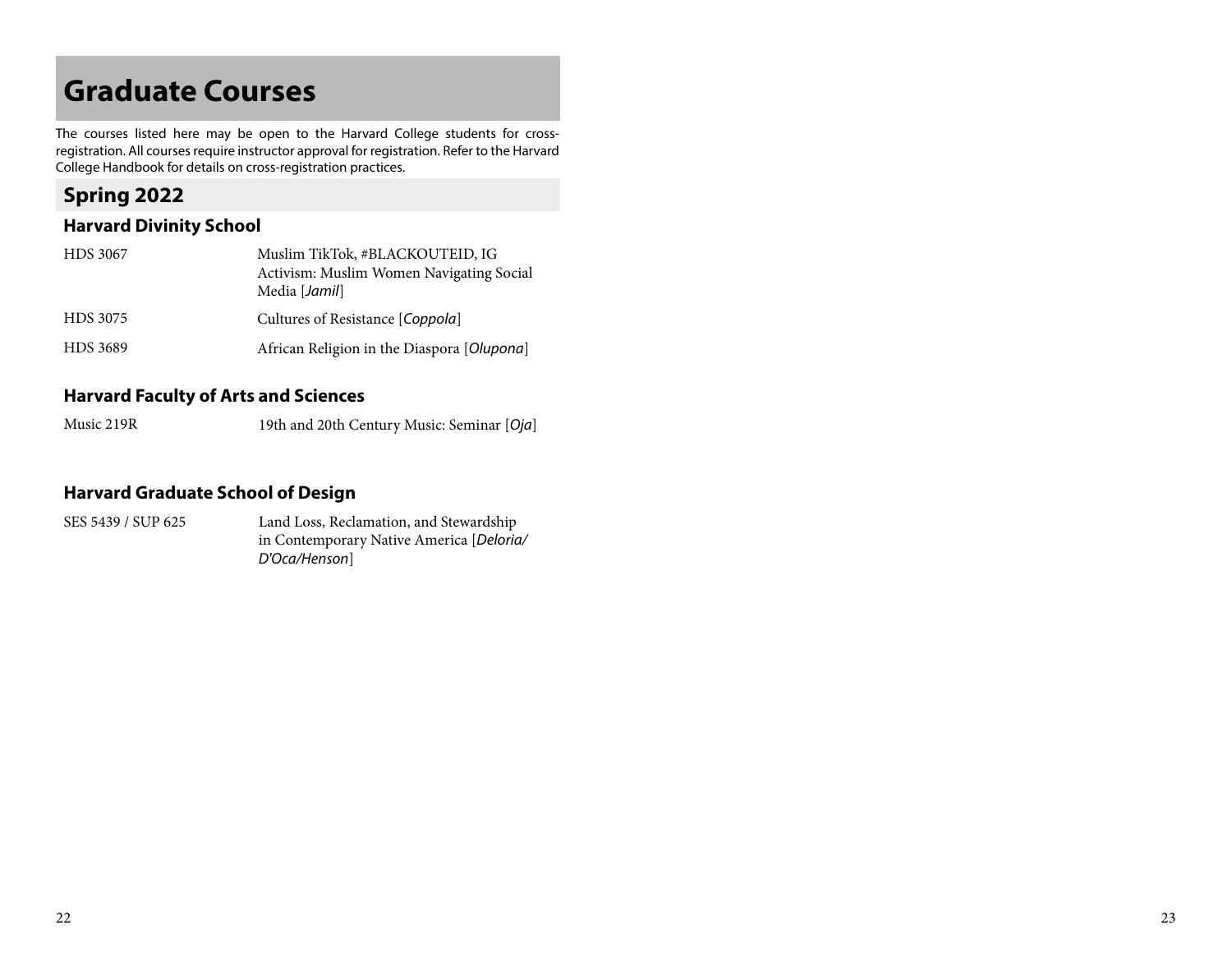# **Additional Information**

### **Schedule a Conversation**

Contact Eleanor Craig, Administrative and Program Director, at eleanor craig@fas. [harvard.edu](mailto:eleanor_craig%40fas.harvard.edu?subject=Secondary%20Field%20Advising%21) to setup an initial advising meeting to discuss your plan of study.

### **Declare Your Secondary**

Students will be able to declare intent to pursue a secondary field in my.harvard. This should be done as soon as a student decides to work on a secondary field in EMR or Latinx Studies. Students should meet regularly with the Administrative and Program Director to discuss secondary field plans and progress.

### **Ethnicity, Migration, Rights Secondary Pathway**

- Take five approved courses (20 credits).
- One course must be a Portal Course.
- One course must be taught from a transnational or global perspective.
- Two courses must be above introductory level.

### **Latinx Studies Secondary Pathway**

(Listed as "Latino Studies" in my.harvard)

- Take five approved courses (20 credits).
- One course must be a Portal Course.
- Three elective courses must be in Latinx Studies. *Though students are encouraged to focus primarily on courses in Latinx Studies, when it makes sense in a plan of study students can take up to two courses in Latin American studies.*
- One course must be a comparative course taken from the EMR list outside of Latinx Studies. Comparative courses should consider study of ethnicity and culture from another perspective, which may include the study of another ethnic group within the United States or another globally comparative framework.

## **Additional Stipulations**

- All courses must be passed with B- or above.
- One course may be taken Pass/Fail, often this is a freshman seminar.
- One course may be double-counted with a concentration field.
- Study abroad and other Harvard courses may require approval by the Administrative and Program Director.

### **Grants & Prizes**

### Summer Thesis Research Grant in Ethnicity, Migration, Rights **Deadline: February 14, 2022**

The Committee on Ethnicity, Migration, Rights (EMR) awards summer grants to assist Harvard juniors with research for a senior honors thesis. The department(s) in which the thesis will be written is open so long as research addresses one or more areas of ethnicity,

migration, human rights, and/or indigeneity. Applicants may be pursuing EMR as a secondary field, but this is not a requirement. Grantees must spend a minimum of six weeks engaged in research activities. Special consideration will be given to projects for which there are fewer sources of funding offered through other campus entities (e.g., projects requiring domestic travel).

### Summer Thesis Research Grant in Latinx Studies **Deadline: February 14, 2022**

The Committee on Ethnicity, Migration, Rights (EMR) and the Instituto Cervantes at Harvard award summer grants to assist Harvard juniors with research for a senior honors thesis in areas related to Latinx Studies. The department(s) in which the thesis will be written is open. Applicants may be pursuing Ethnic Studies under History and Literature or in the Latinx EMR secondary field, but neither is a requirement. Grantees must spend a minimum of six weeks engaged in research activities. Special consideration will be given to projects for which there are fewer sources of funding offered through other campus entities (e.g., projects requiring domestic travel).

### Summer Thesis Research Grant in Asian American and Pacific Islander Studies **Deadline: February 14, 2022**

The Committee on Ethnicity, Migration, Rights (EMR) awards at least one summer grant to assist a Harvard junior with research for a senior honors thesis related to Asian American and Pacific Islander Studies. The department(s) in which the thesis will be written is open. Applicants may be pursuing Ethnic Studies under History and Literature or in an EMR secondary field, but neither is a requirement. Projects can deal with persons or groups with ancestry connected to any part of Asia or the Pacific Islands. Likewise, 'American' need not be limited to U.S. contexts. Grantees must spend a minimum of six weeks engaged in research activities. Special consideration will be given to projects for which there are fewer sources of funding offered through other campus entities (e.g., projects requiring domestic travel).

*For more information, please visit our website at http://bit.ly/EMRGrants in advance of these deadlines. To apply for a summer thesis grant, students must complete a CARAT application.* 

### Senior Thesis Prize in Ethnicity, Migration, Rights **Deadline: April 13, 2022**

We award an annual prize to recognize an outstanding senior thesis written on an EMRrelated topic. This includes, but is not limited to, theses written in Native American, Latinx, and Asian American and Pacific Islander Studies. Theses are evaluated by EMR faculty for their originality, clarity, thoroughness, and strength of argument. Thesis writers are encouraged to approach their faculty advisors or department heads to seek nomination.

*For more information, please visit our website at http://bit.ly/EMRGrants in advance of these deadlines.*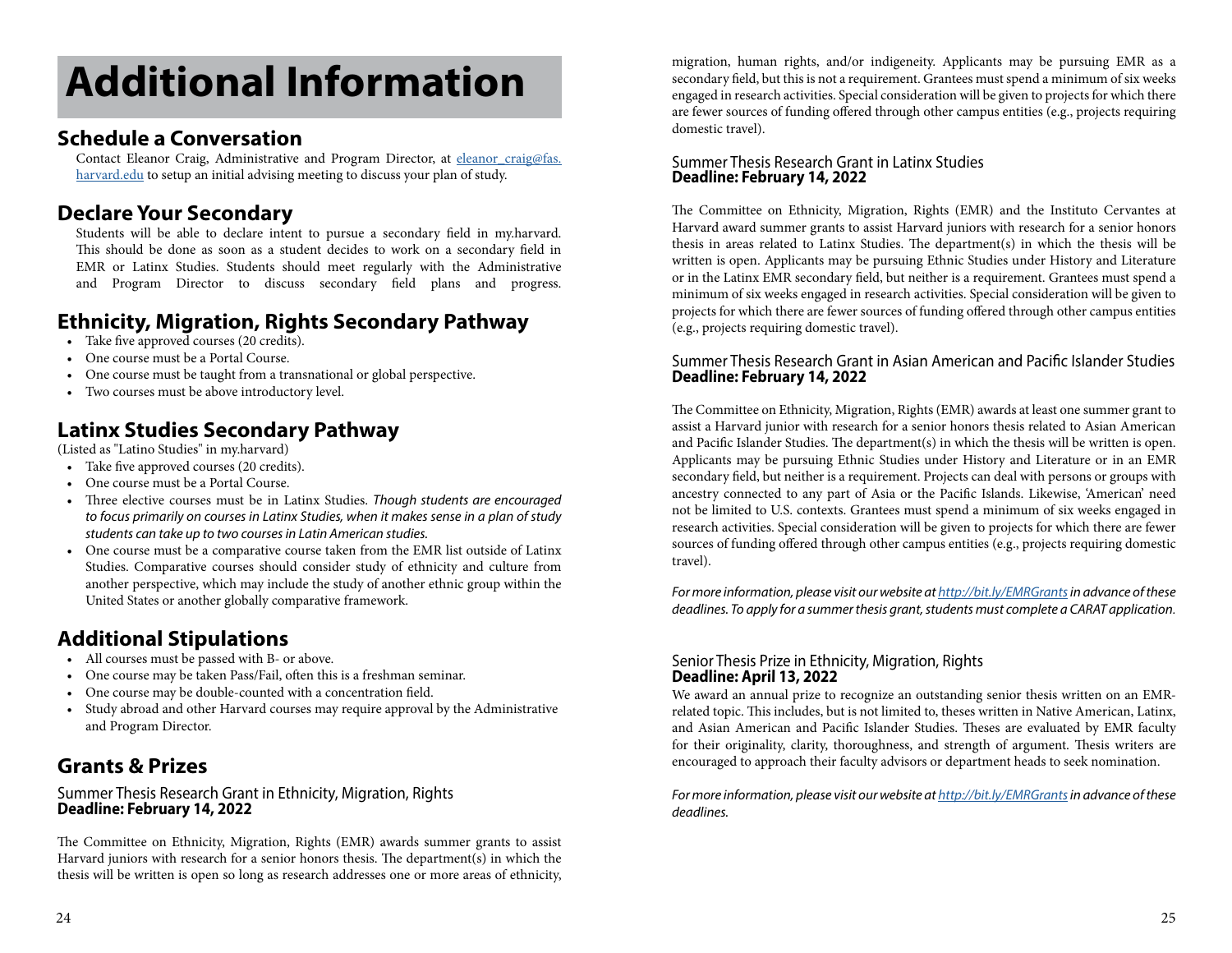### **People**

### **FACULTY CHAIR**

Raquel Vega-Durán rvegaduran@fas.harvard.edu

### **ADMINISTRATIVE AND PROGRAM DIRECTOR, LECTURER**

Eleanor Craig eleanor\_craig@fas.harvard.edu

#### **ADMINISTRATIVE COORDINATOR**

Andrea Davies andreadavies@fas.harvard.edu

### **PROGRAM AND COMMUNICATIONS ASSISTANT**

Eiji Miura eiji\_miura@fas.harvard.edu

#### **EMR INTERN**

Thuan Tran

#### **ASIAN AMERICAN AND PACIFIC ISLANDER STUDIES WORKING GROUP**

Faculty Directors Ju Yon Kim

Student Coordinators Seokweon Jeon Nathan Samayo

#### **HUMAN RIGHTS WORKING GROUP**

Student Coordinator Tzofiya Bookstein

#### **LATINX STUDIES WORKING GROUP**

Faculty Director Américo Mendoza–Mori

Student Coordinators Maya Doig-Acuña Massiel Torres

#### **MUSLIM AMERICAN STUDIES WORKING GROUP**

Faculty Director Sara Awartani

Student Coordinator Farah Afify Ria Modak

### **STAY IN TOUCH!**

To receive the most current information on happenings at EMR, and within the Working Groups, sign up for our listservs!

**Ethnicity, Migration, Rights (General):** bit.ly/EMRListserv **Asian American and Pacific Islander Studies Working Group:** bit.ly/AASWGList **Latinx Studies Working Group:** bit.ly/LSWGList **Muslim American Studies Working Group :** bit.ly/MASWGList